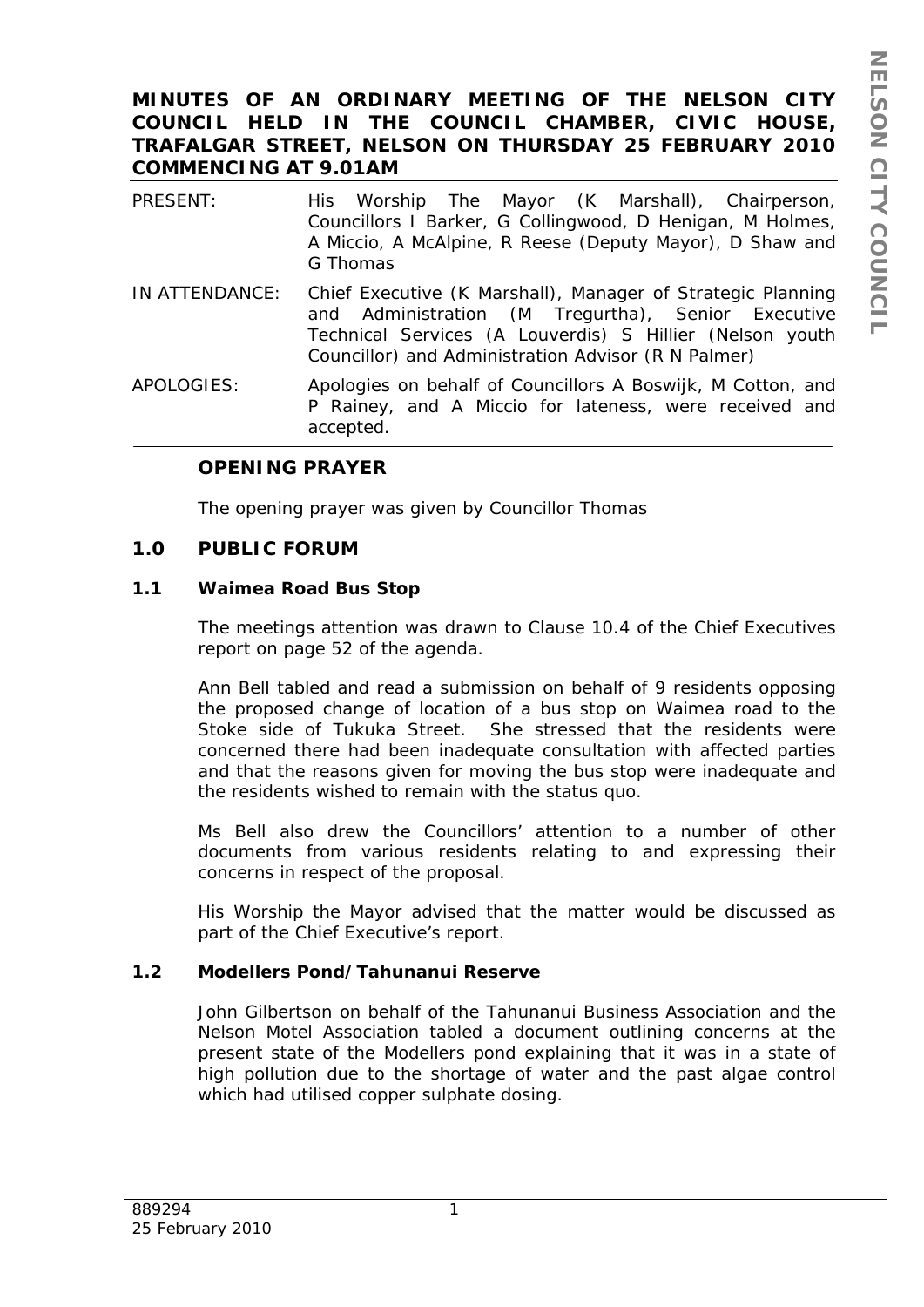He explained that in his opinion, the next spring tide which was due in about two weeks time was likely to flush the toxic material out into the estuary endangering the back beach ecology and polluting the main beach.

Mr Gilbertson urged the Council to use some of its contingency fund and remedy the present situation as soon as possible.

He pointed out that the Tahunanui Reserve Management Plan provided for the implementation of measures to avoid the discharge of pollution and/or atrophic water into the embayment and to investigate the possible means by which the pond could remain full and the water remain a better quality.

Mr Gilbertson stressed that in the opinion of the Tahunanui residents, the Council needed to take urgent action to prevent a major pollution incident on the next high tide.

# **2.0 CONFIRMATION OF MINUTES – 11 February 2010**

Document number 882213.

## **2.1 Correction**

It was noted that the members of the Community Spirits Awards panel should include Councillor Reese not Councillor McAlpine.

#### **2.2 The Minutes**

Resolved

*THAT subject to the foregoing correction the minutes of the Ordinary meeting in the Nelson City Council held on Thursday 11 February 2010 be confirmed as a true and correct record.* 

#### Reese/Holmes **Carried** Carried **Carried** Carried **Carried**

# **3.0 STATUS REPORT – February 2010**

Document number 643922 Agenda pages 7-15 refer.

## **3.1 National Cycle way Project allocation.**

The meeting was advised that preliminary approval had been received and the project was now at the feasibility stage.

Councillors were also advised that that extension of the Atawhai cycle way to Boulder Bank Drive had not received approval and therefore there was no need for the Regional Transport Committee to consider allocating "R" funds to this particular facility.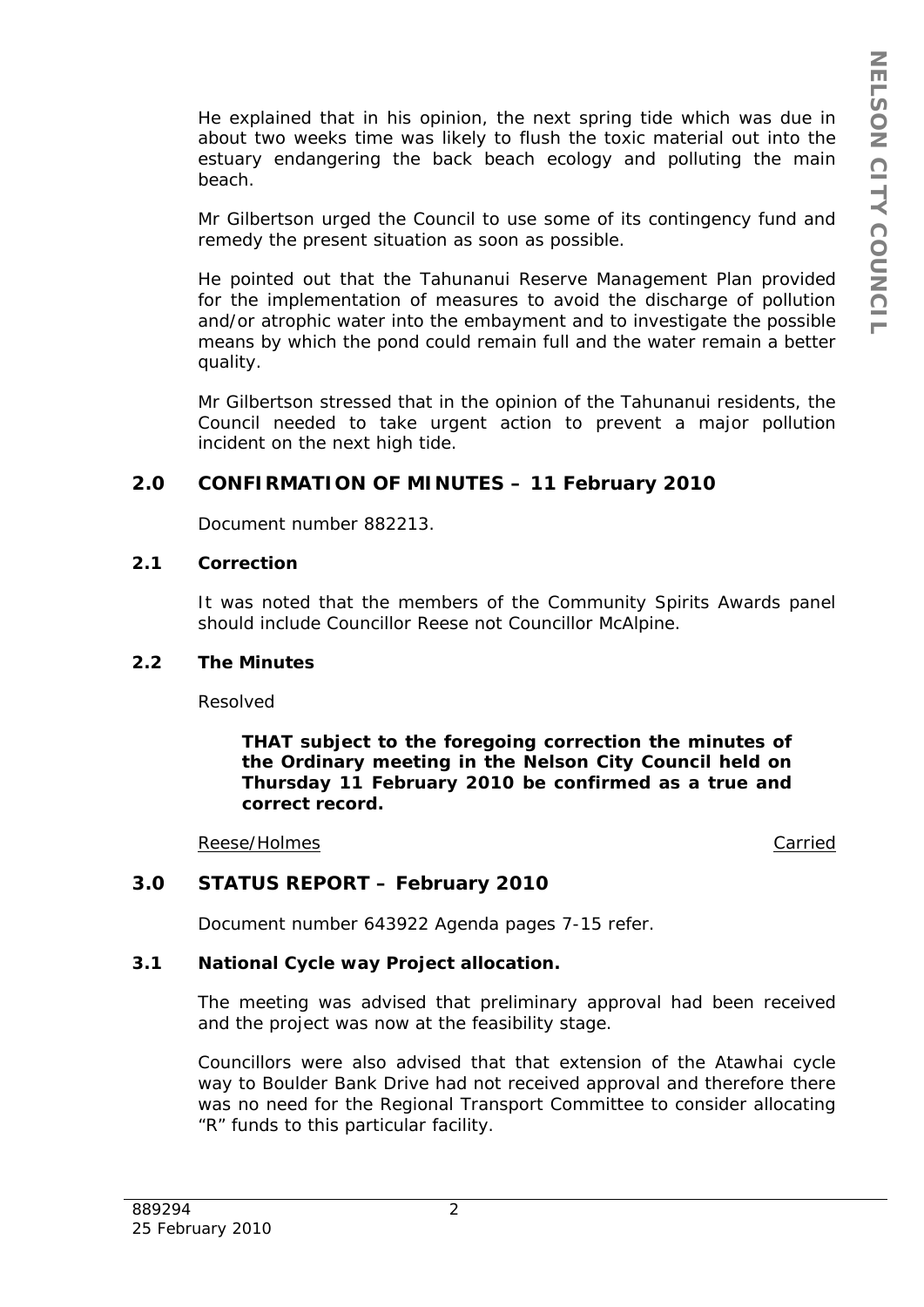## **3.2 Nightingale Library Memorial – Future Options**

The meeting was advised that discussion had been held between the Councils Senior Legal Advisor and the Nightingale Trustee and the matter was being further progressed.

## **3.3 Walking and Cycling Model Community**

It was agreed that the Council's decision at its last meeting should be added to the Status Report.

## **3.4 State Highway 6 Atawhai Drive Speed Limit**

It was agreed that the Senior Executive Infrastructure would provide an update report to Council on the State Highway 6 speed reduction programme.

## **3.5 Melrose House Lease**

The meeting was advised that staff were awaiting the return of the signed lease from the Trust.

## **3.6 Review Fresh Water Quality classifications**

The meeting was advised that the Board of Inquiry report on the National Policy Statement on Fresh Water had recently been released and the Plan Change to amend the water quality classifications would be part of a report to the Plan Change Committee on the priority of Plan Changes.

## **3.7 Swing Moorings Consent**

It was noted that the Swing Mooring Consents were now being processed but that the matter had not yet been completed.

Attendance Councillor Miccio entered the meeting

## **3.8 Vegetating the City Hill backdrop and valleys and establishing corridors**.

Concern was expressed that while the Executive Team might had assessed this as not a priority there had been no report back on how the matter might be progressed.

## **3.9 Saxton Field Pavilion Funding Application: Cricket/ Athletics/ Football.**

Andrew Petheram (Manager Community Projects) advised that although construction of the pavilion could physically be able to be completed by October 2010, it was unlikely that the sports codes would be able to guarantee funds in time for this timetable to be met.. The Council accepted that if such a guarantee was not forthcoming it could well be necessary to extend the timeline as well as making some provision within the Annual Plan in respect of additional funding.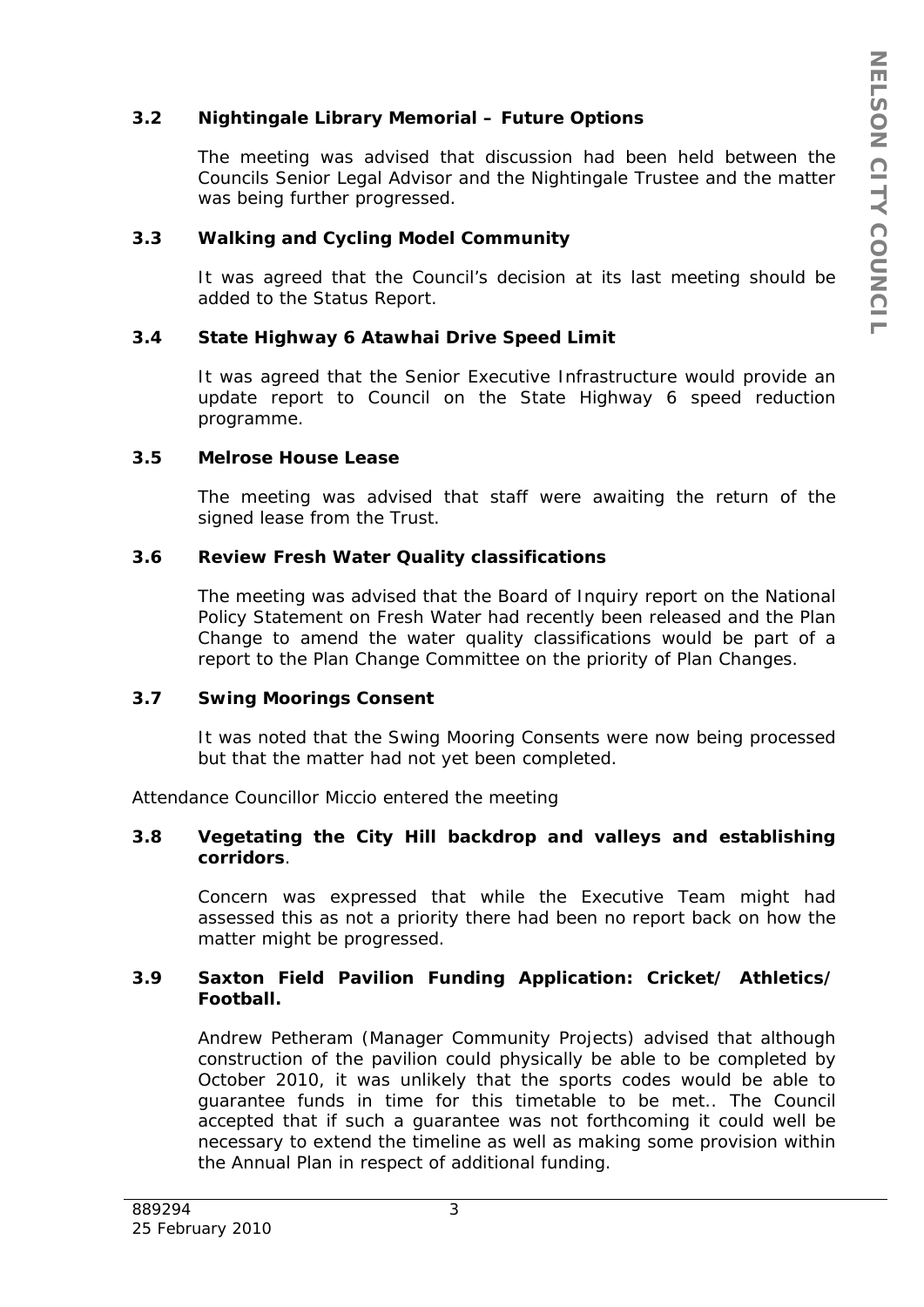Resolved

## *THAT the status report for February 2010 be received.*

Holmes/Barker Carried

## **4.0 CHIEF EXECUTIVE REPORT TO COUNCIL FOR 6 MONTHS ENDING 31 DECEMBER 2009**

Report No 866838, agenda pages 16-56 refer

His Worship the Mayor introduced the report explaining that it was proposed that this report would continue to be provided to the Council at six weekly intervals.

He expressed the opinion that this was a valuable document for Councillors but it still needed a bit of refinement and any comments or suggestions from Councillors would be welcomed.

The Chief Executive introduced the report drawing Councillors attention to the recommendations which were listed at the bottom of the opening page.

## **4.1 Arterial Traffic Study ( ATS)**

It was agreed that a copy of the Memorandum of Understanding proposed to be entered into with the District Health Board would be circulated to all Councillors for their information after it had been executed.

## **4.2 Rugby World Cup 2011**

The meeting was advised of the various groups which had been established which were now working towards engaging the Community in the project.

## **4.3 Potential National Environmental Standard (NES)**

It was noted that the Standard would have an impact on the Council's Engineering Standards and the provisions of its Resource Management Plan and therefore it would be prudent to wait to see what the Government decided was a reasonable level.

Resolved

*THAT the Council, endorse the proposal to await the release of the National Environmental Standard on Sea Level Rise before proceeding to review the relevant standards for Nelson.* 

Barker/Miccio Carried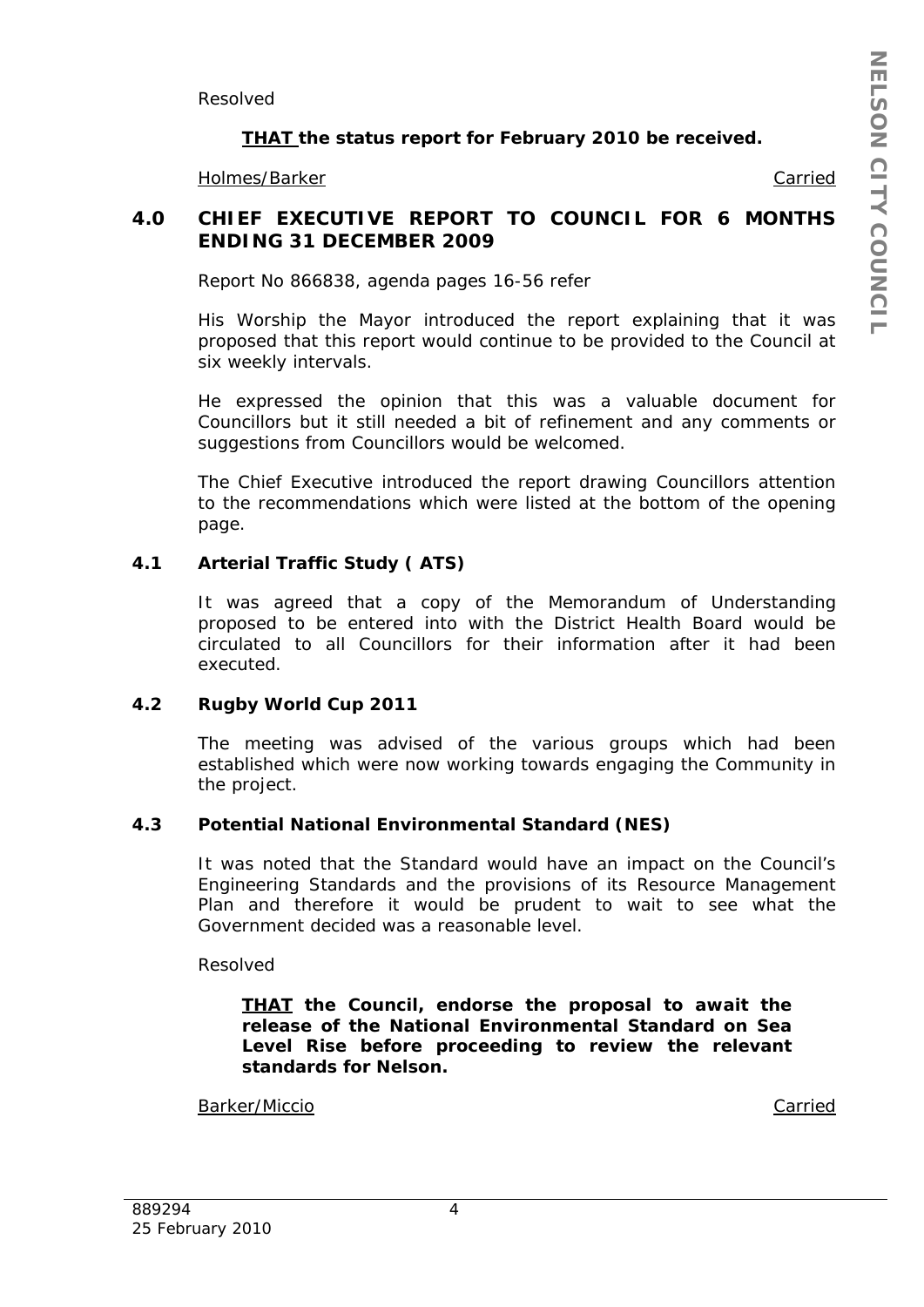## **4.4 Statutory Compliance – Execution of documents**

The meeting was advised that a report outlining the documents executed would still be presented to Council within the Chief Executives report.

Resolved

*THAT all deeds and documents previously requiring execution under Seal in future be executed by the Mayor or Deputy Mayor, or if one or both are unavailable, by any one or two elected representatives, as the case might require;* 

*AND THAT all deeds and documents to be executed by elected representatives be certified by the Chief Executive, or other Senior Executive with delegated authority, as being in order for signing;* 

*AND THAT any documents that are required by legislation to be executed under Seal continue to be executed under Seal in accordance with the existing delegations to the Chief Executive;* 

*AND THAT the Delegations Register be updated to reflect the above.* 

Holmes/Thomas **Carried** Carried **Carried** Carried **Carried** 

#### **4.5 Legal Actions**

It was acknowledged that the material was only for information as the matters were sub judice.

## **4.6 Financial summary**

The meeting was advised that the \$140,000 over budget mentioned within paragraph 5.10 related to the Council's charges under its contract with Nelson Regional Sewerage Business Unit, which had increased due to evaluation of the Business Units assets.

#### **4.7 Major Projects**

Michael Schruer (Senior Executive Infrastructure) presented this part of the report elaborating on the following items.

1. Marsden/Ridgeway intersection

Mr Schruer explained that at a recent successful meeting with residents, it has been agreed that some improvements would be undertaken immediately but any major work would wait until the rezoning in Marsden Valley had been settled, and the effects of the connection of the Ridgeway in relation to traffic volumes could be ascertained.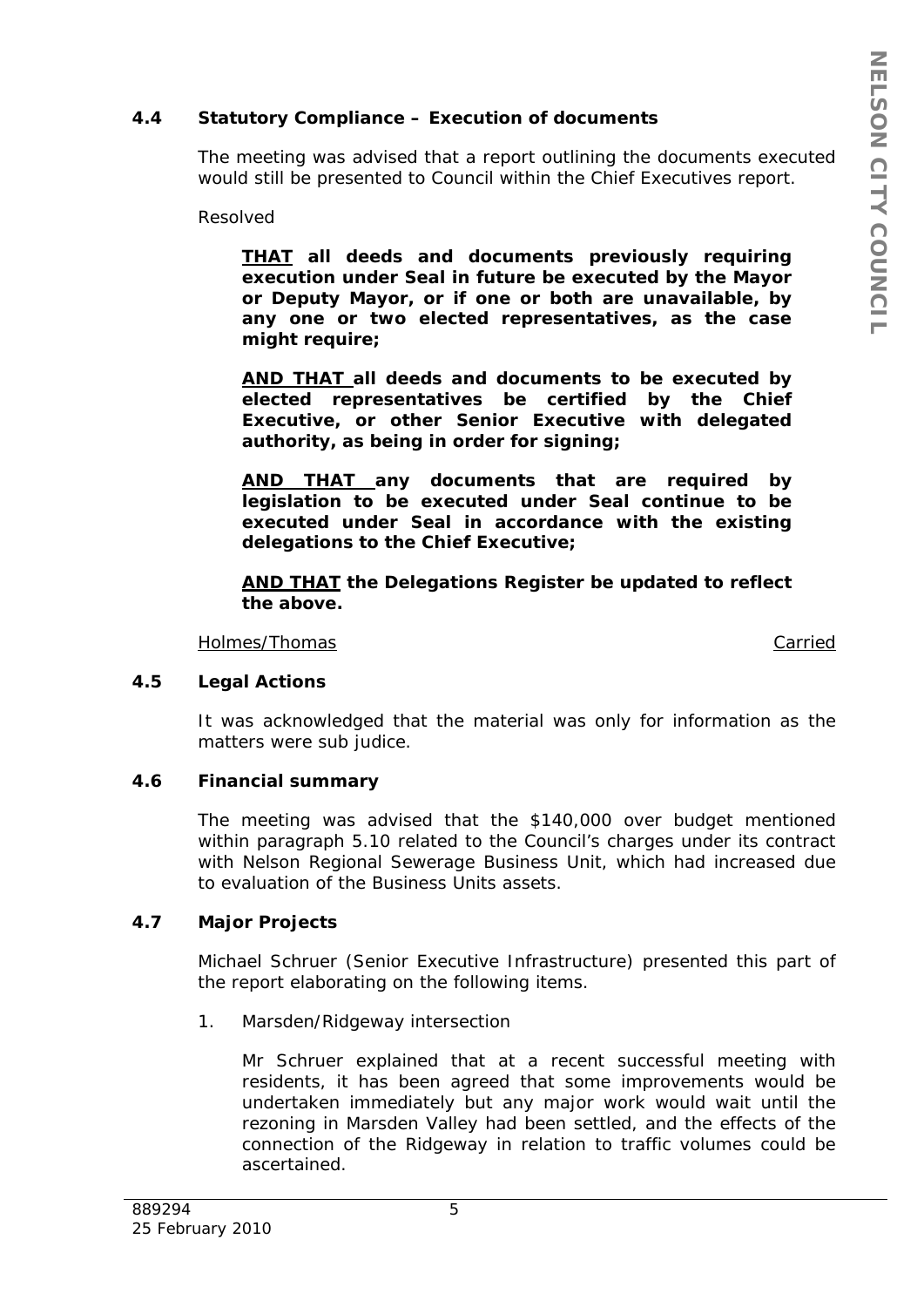At that stage there would be a detailed study carried out to determine the appropriate long term solution.

2. Nayland Road combined Stormwater/Roading

Resolved

## *THAT \$100,000 of the savings on the Nayland Road combined Stormwater/Roading project be transferred to the Stanley/Beachville Stormwater project*

#### Collingwood/Reese Carried Collingwood/Reese Carried Carried Carried Carried Carried Carried Carried Carried Carried Carried Carried Carried Carried Carried Carried Carried Carried Carried Carried Carried Carried Carried Ca

Andrew Petheram (Manager Community Projects) presented the following two items:

3. Saxton Stadium

The meeting was advised that a full report on the building and cost of the stadium would be presented to the Council in due course.

4. Trafalgar – Westside upgrade

Councillors expressed concern at the continuous increases in cost related with the project and discussed whether or not it should continue to have this level of priority.

Resolved

## *THAT \$134,000 be transferred from the Trafalgar Centre South End account to complete the Trafalgar Centre West side upgrade.*

Henigan/ Reese Carried Carried Carried Carried Carried Carried Carried Carried Carried Carried Carried Carried

## **4.8 Resource Consent Unit Update**

Mandy Bishop, (Manager Resource Consents) presented this part of the report, explaining the progress which was being made in reducing the processing times in respect of resource consents.

Councillors expressed their pleasure with the improvement.

## **4.9 Building Unit Update**

Tracy Quinton-Boundy (Manager Building) presented this part of the report, and explaining the work which the building unit had been doing to increase its performance since being accredited in July 2009.

Councillors expressed their satisfaction with the improvements being achieved.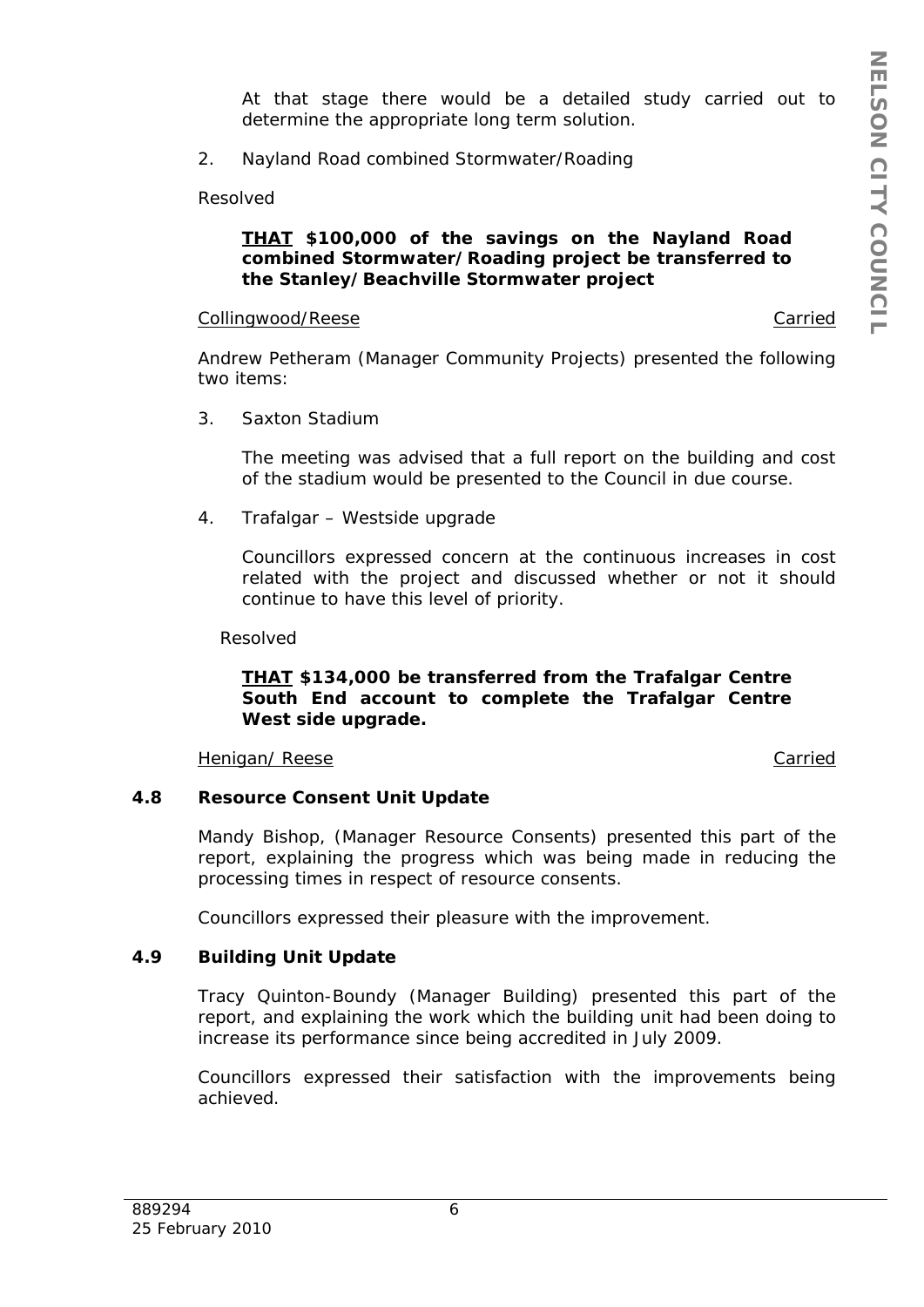# **4.10 Affordable Housing**

Nicky McDonald (Manager Community Policy and Planning) presented this part of the report.

Resolved

*THAT the following resolution from the Community Services Committee adopted on 28 August 2008:* 

*"THAT if staff resources and workload permit \$40,000 be approved for work to commence on an Affordable Housing Strategy in 2008/2009, however if resources/workloads do not see this commencing in 2008/09 then the \$40,000 be carried over to 2009/10."* 

*Be revoked;* 

*AND THAT affordable housing issues be addressed through the current review of the Social Wellbeing Policy using funding allocated for the Affordable Housing Strategy in the 2009/10 year;* 

*AND THAT any remaining funds be used to purchase resources to assist with policy that has been prioritised for completion in the term of this Council, including the Rutherford and Trafalgar Parks Reserve Management Plan.* 

Thomas/McAlpine Carried

## **4.11 Current Status of Council policies being developed**

The meeting was advised that staff were presently working through the priorities in relation to the policy development as part of the Annual Plan process.

A concern was expressed that no progress had been made in relation to the structure plan for Stoke which had been discussed by the previous Council. It was clarified that the Council had made no budget provision in the Community Plan to undertake this work.

## **4.12 Parking Bylaw Update**

The meeting discussed the presentation during the Public Forum regarding the proposal to relocate an existing bus stop on Waimea Road. It was agreed that the Senior Executive Technical Services should contact the concerned residents to work through the issues, and that a report would be included within the next Chief Executive's Report.

Resolved

## *THAT the following alterations to the schedules of Bylaw number 207, parking bill control (2004) be approved*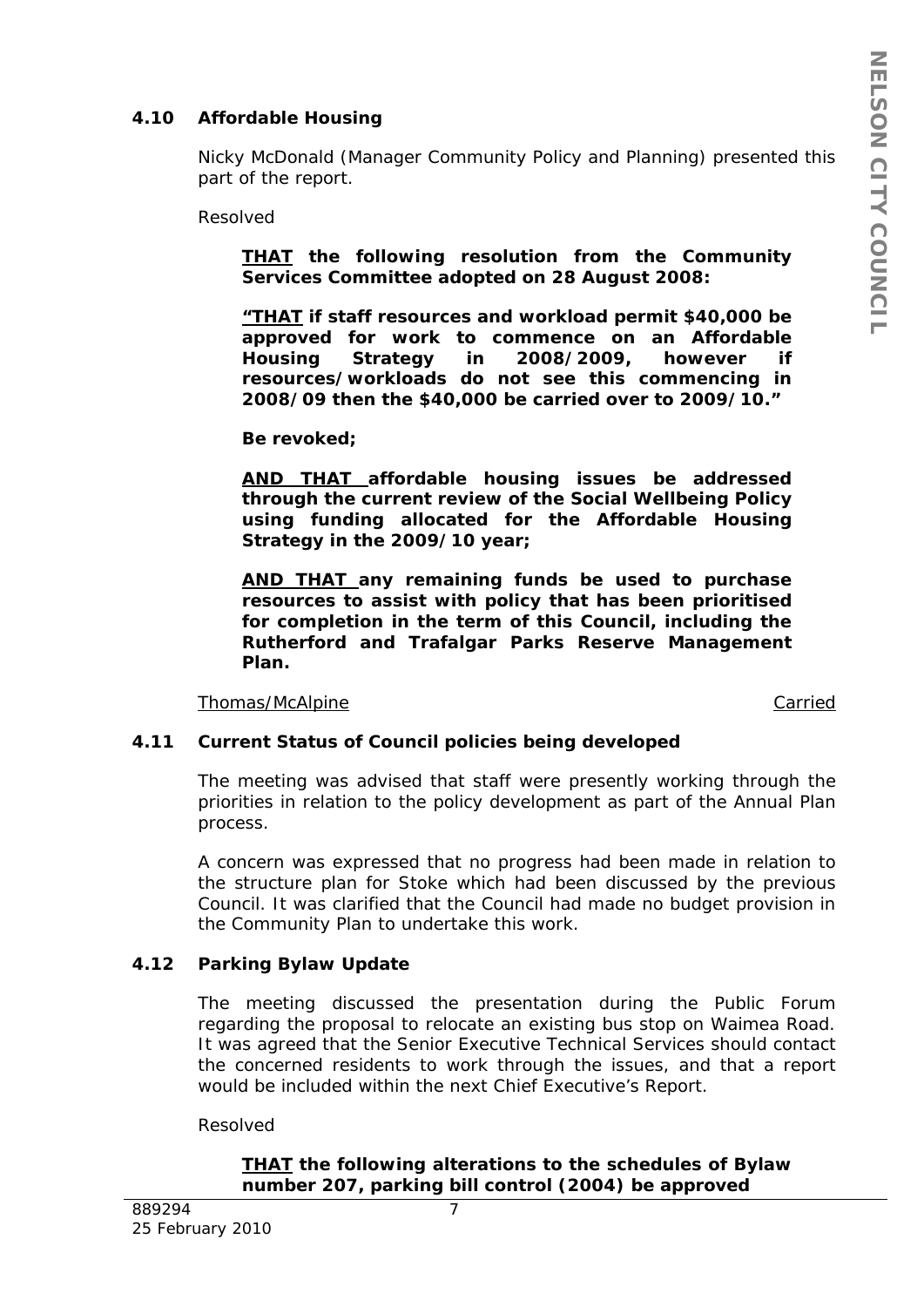- *1. Schedule 4 Special Parking Areas Main Road Stoke - install two new bus stops (complete with shelters) to service residents of the Earnest Rutherford retirement village and surrounding areas.*
- *2. Schedule 9 No Stopping Waimea Road Remove the redundant no stopping section outside Mainland TV frontage and in Franklyn Street install "no stopping" at the Kawai Street intersection following the safety assessment.*

Holmes/Henigan Carried

## **4.13 Council Branding**

Council was advised that the roll out of the new branding would likely be a slower process due to budget constraints.

## **4.14 Documents Sealed**

Resolved

*THAT the schedule of documents sealed for the period 16 October 2009 to 22 December 2009 as attached to report 866838 be received.* 

Shaw/Henigan Carried Carried Carried Carried Carried Carried Carried Carried Carried Carried Carried Carried Carried Carried Carried Carried Carried Carried Carried Carried Carried Carried Carried Carried Carried Carried C

## **5.0 REPORTS FROM COMMITTEES**

## **5.1 Remuneration Review Committee - 10 February 2010**

Document number 882500, Agenda pages 57-58 refer

Resolved

*THAT the minutes of the meeting of the Remuneration Review Committee held on Wednesday 10 February 2010 be received.* 

Reese/McAlpine **Carried** 

#### **6.0 PUBLIC EXCLUDED BUSINESS**

#### **6.1 Exclusions of the public**

Recommendation

*THAT the public be excluded from the following parts of the proceedings of this meeting in accordance with section 48(1)(a) of the Local Government Official Information and Meetings Act 1987 on the grounds that the public conduct of this part of the proceedings of the meeting would be likely to result in the disclosure of*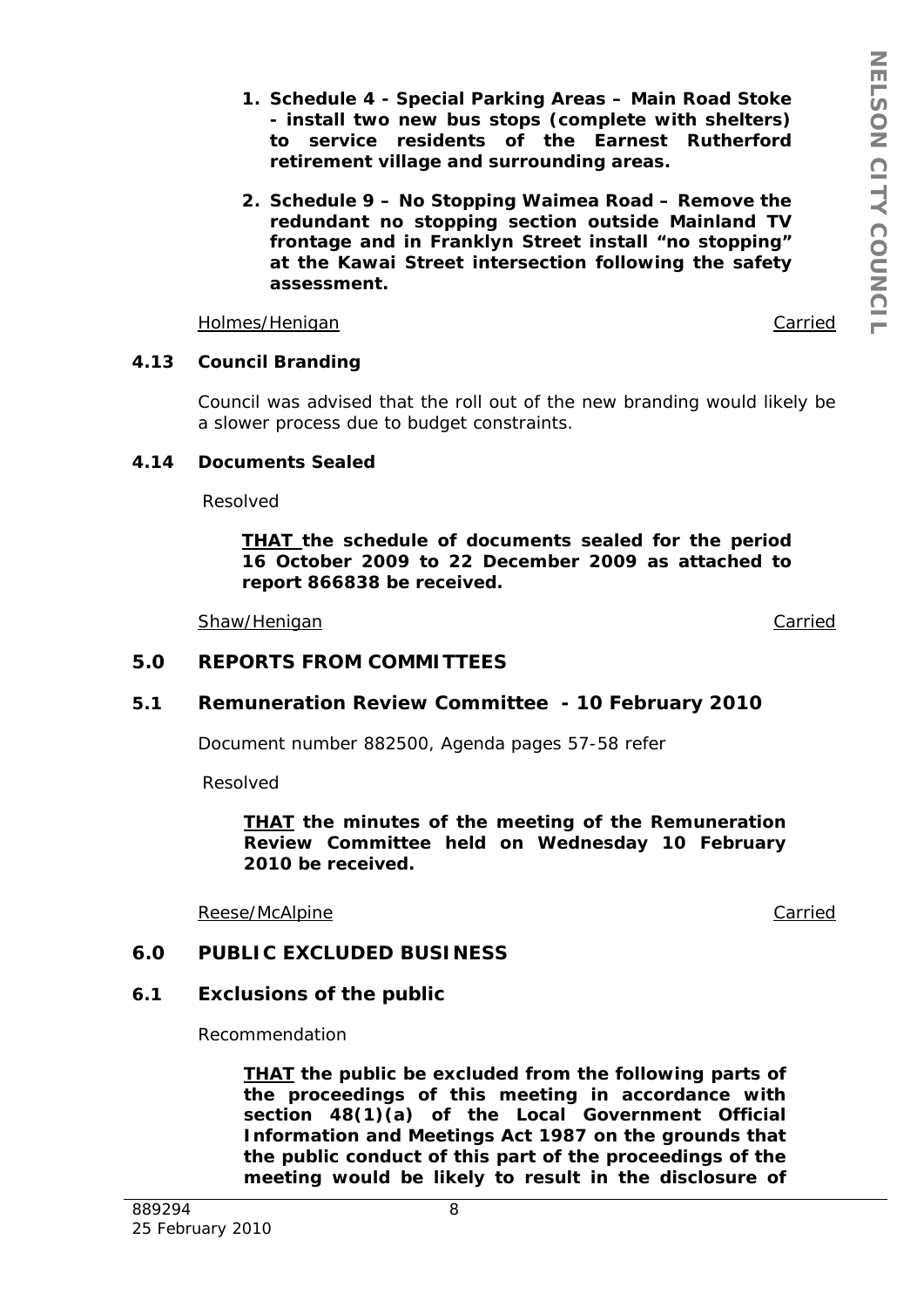*information for which good reason for withholding exists.* 

- *i. Nelson City Council, Public Excluded Minutes 11 February 2010*
- *ii. Status Report Public Excluded Public Excluded*
- *iii. Chief Executive's Report public excluded*
- *iv. Property development*
- *v. Remuneration Committee 10 February 2010*

## *Reasons:*

*To Enable the Council to carry out negotiations or commercial activities without prejudice or disadvantage; or* 

*To Protect information where the making available of the information would unreasonably prejudice the commercial position of the person who is the subject of the information; or* 

*To protect the privacy of natural persons.* 

Holmes/Shaw Carried

#### **6.2 Re-admittance of the Public**

Resolved

*THAT the public be re-admitted to the meeting.* 

McAlpine/Shaw Carried

# **7.0 RELEASE OF DECISIONS FROM PUBLIC EXCLUDED**

Resolved

*THAT the following resolutions of the Council passed during public excluded business be released to the public.* 

His Worship The Mayor/McAlpine Carried

- *1. THAT the re-appointment of Jim Williamson as Director of NELMAC for a period of two years be confirmed.*
- *2. THAT the priorities for Organisational Focus as follows be confirmed:* 
	- *Stakeholder Engagement*
	- *Customer service excellence*
	- *Precision delivery*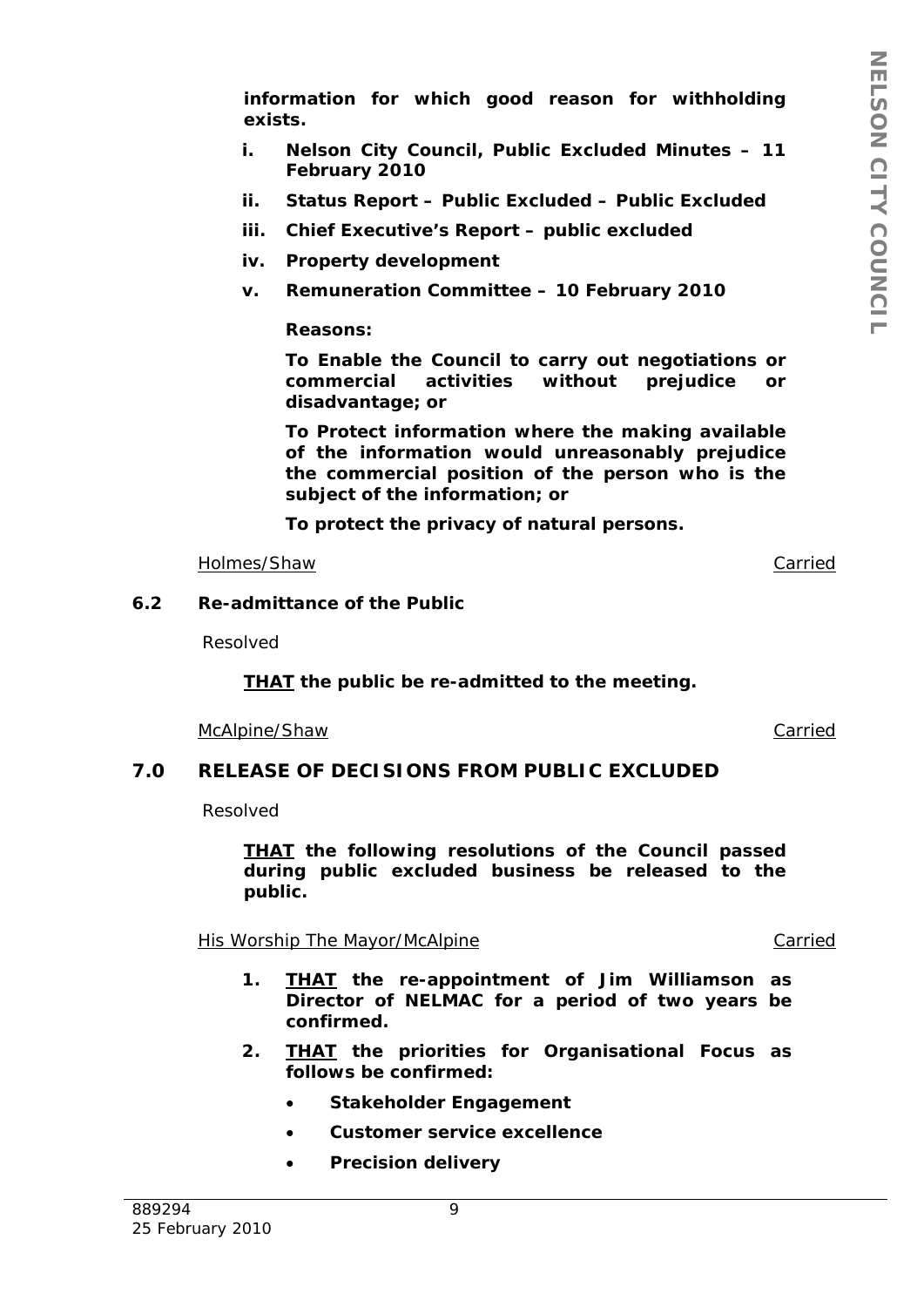*AND THAT specific Key Performance Indicators for monitoring of the Chief Executive's performance as follows, be confirmed: Statutory Duties* 

- *Statutory duties are performed as set out in the Local government Act 2002, including implementing a statutory compliance process acceptable to Audit NZ - 30 June 2011*
- *An unqualified Audit report is received in respect of the 2009/10 Annual Report – 30 November 2010*

## *Economic Performance*

#### *OPEX*

 *Operating budgets will not be exceeded – 30 June 2011* 

#### *CAPEX*

- *Individual capital projects over \$750 000 will be achieved within ± 5%*
- *Any changes outside of ± 5% will be brought back to Council for reconsideration, along with consequent effects.*
- *The total Capital budget will be achieved 30 June 2011*

*Customer satisfaction is raised as follows:* 

- *Resident's perception of value for money is 5% greater than at 30 June 2010 – 30 June 2011*
- *User's perception of counter staff contacts is 5% greater than at 30 June 2010 – 30 June 2011*
- *Overall resident's perception of Council service performance is 5% greater than at 30 June 2010 – 30 June 2011*
- *These measures will be taken using the same process as used at 30 June 2010*

*Staff Satisfaction is raised as follows:* 

- *The overall performance index is 2pts higher than 30 June 2010 level – 30 June 2011*
- *The employee engagement index is 2pts higher than 30 June 2010 level – 30 June 2011*
- *The employee engagement index is in the top 25% when compared with all organisations in the JRA survey – 30 June 2011*
- *These measures will be taken using the same process as used at 30 June 2010*